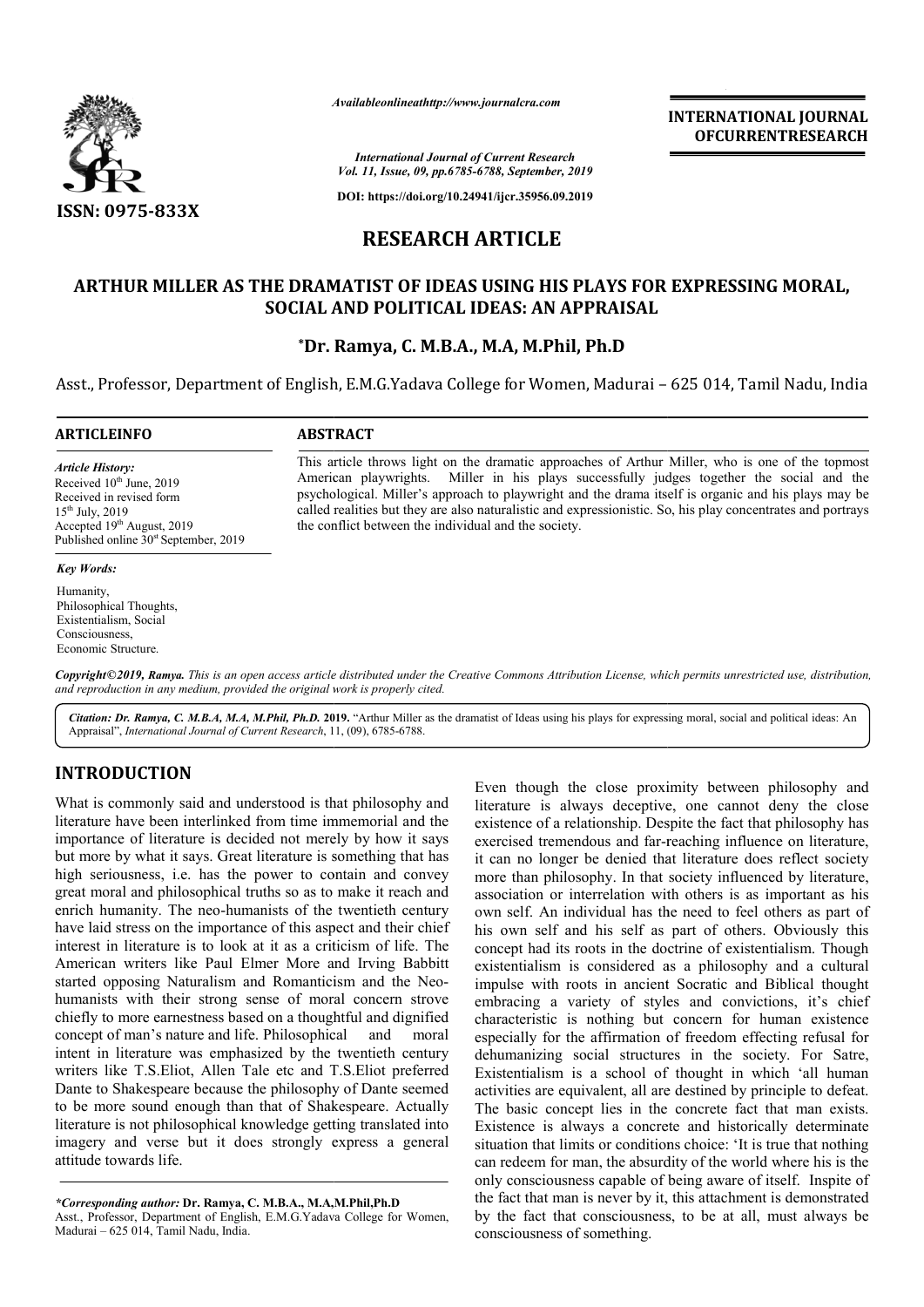The awareness of the human consciousness is its facticity, the fact of the physical to it, of the external world in all its diversity and multiplicity including other human beings" (Horton 498). Basically an individual is in the world through his emotions so that his emotions are just his way of being in the world and these emotions may be termed as shame, fear and pride. The self awareness in an individual transforms him into the other person, making him capable of seeing things as the other sees him, loving what the other loves, and experiencing the deeper realities of the others' life experiences as if they were his own. This kind of transformation is bound to uplift and elevate individual to a higher plane from where he can feel that his life has attained its meaning. Arthur Miller is one of the well-known American dramatists who have given expression to the self-awareness and search for identity in their plays. This gets reflected in almost all his plays like *A view from the Bridge*, *The Misfits, After the Fall*, *Incident at Vichy* and *The Price*.

The central conflict in all the plays grows out of a crisis of identity. Each of the protagonists in these plays is suddenly confronted with a situation which he is incapable of meeting and which eventually puts his name in jeopardy. In that continuing battle, he often forgets who he is, finally his inability to answer the question who am I? Produces calamity and his ultimate downfall. Joe Keller, Willy Lowman, John Proctor and Eddie Carbone are alike caught up in a problem of identity that is normally characteristic of youth and their deaths are caused by their lack of self-understanding. In every case, this blindness is in a large measure due to their failure to have resolved the question of identity at an earlier and more appropriate time in life. Miller presents this crisis as a conflict between the uncomprehending self and a solid social or economic structure – the family, the community and the system. The drama emerges either when the protagonist breaks his connection with society or when unexpected pressures reveal that such a connection has in fact, never been even existed. Miller sees the need 'for such a connection as absolute and the failure to achieve and maintain it is bound to result in catastrophe:

"Each of the plays written during the first period is a judgement of man's failure to maintain a viable connection with his Surroundings because he does not know himself. The protagonists of the earlier plays belong to a strange breed. In every instance, they are unimaginative, inarticulate, and they want to love and to be loved, but they are incapable of either giving or receiving love. They are haunted by aspirations toward a joy in life that his humdrum spirit is quite unable to realize. Yet, inspite of all these negative characteristics they do engage our imagination and win our sympathies" (Corrigan 3-4)

In Miller's earlier works, the heroes are involved in a struggle which results from his acceptance or his rejection of an image of himself, an image that grows out of values and the prejudices of his society. What is inherent in the plays is a kind of vague faith in man, a suspicion that the individual may finally be able to retain his integrity. The possibility appears most conventionally in the platitudes of Chris the avenging idealist of *All My Sons* and in the kind of death John Proctor dies in *The Crucible.* 

*A View from the Bridge* is the last family play by Miller that relies on a seriously flawed protagonist for dramatic conflict. Eddie and his counterparts in *All My Sons, Death of a Salesman* and *The Crucible* are to a considerable extent reconcilable as tragic heroes with Aristotle's view that the proper hero for tragedy is a man who is not eminently good and just, yet whose misfortune is brought about not by vice or depravity but by some error or frailty. In the person of Chris Keller, in *All My Sons*, he does demonstrate the cruelty of the idealist without attempting to understand its cause while in the same play he draws a picture of a war-painter without questioning a human nature which could evidence such cruelty and deceit. Again in *Death of a Salesman* he seems uncertain as to whether Willy Lowman is the victim of his own breakness or of a brutally simple minded society. Danforth in *The Crucible* brings home the point that man is essentially innocent and that the evil in him represents but a perversion of his frustrated love. Man's complicity with evil, in himself and in his world, the fact of man's destructive nature and the sense of guilt that must follow that knowledge, this is the thematic content of Miller's play *After the Fall*:

"None of us is innocent; we are all born after the fall only after admitting our own defeat can we hope to progress only after admitting our own evil can we work for our own good. It is this paradoxical vision that forms the heart of the play; and it is because Miller has forced this vision on us so relentlessly, with such dramatic intensity, that *After the Fall* can be said to be not only his greatest triumph but one of the few genuinely tragic plays of our time" (Clinton 131)

The play offers profiles of postlapsarian humanity, governed by the guilt of individual and collective feeling. This play *After the Fall* is an odyssey of individual anguish, a trial of a man by his own conscience, his own values, his own deeds. It is nothing but a dramatic revelation of a man who has come to realize that each one of us indeed been born after the fall of man and that, if we are ever to know ourselves, we must recognize and accept the fact that we not only have a share in the fall but perpetuate it. All of Miller's heroes have a tremendous sense of guilt. *After the Fall* dramatizes the story of Quentin, a lawyer who has been living merely in the service of his success. Addressing an unidentified. 'Listener', Quentin relives and examines some of the important attachments in his life. He analyses his relationships with his father, mother and brother; he recalls his two marriages, the first to Louise, which floundered and broke on the shoals of disinterest and noncommunion and the second to Maggie, which began with high hopes and the quest for love and ended in hatred, guilt, recrimination and death; and he remembers an involvement with Felice, a young woman whose idolization of him makes him realize with concurrent pangs of selfishness and shame his power over another person's life. To Quentin at the beginning of the play, existence has proved to be a pointless litigation…. before an empty bench. At the conclusion, after reviewing the wreckage of his life and the lives he has helped to smash, he arrives at the simple but profound realization that love and compassion are not enough, that life must be taken for the absurdity it is and that we are for all our denials very dangerous! And then wondering if the knowing is all he attempts to move beyond despair, fearfully but hopefully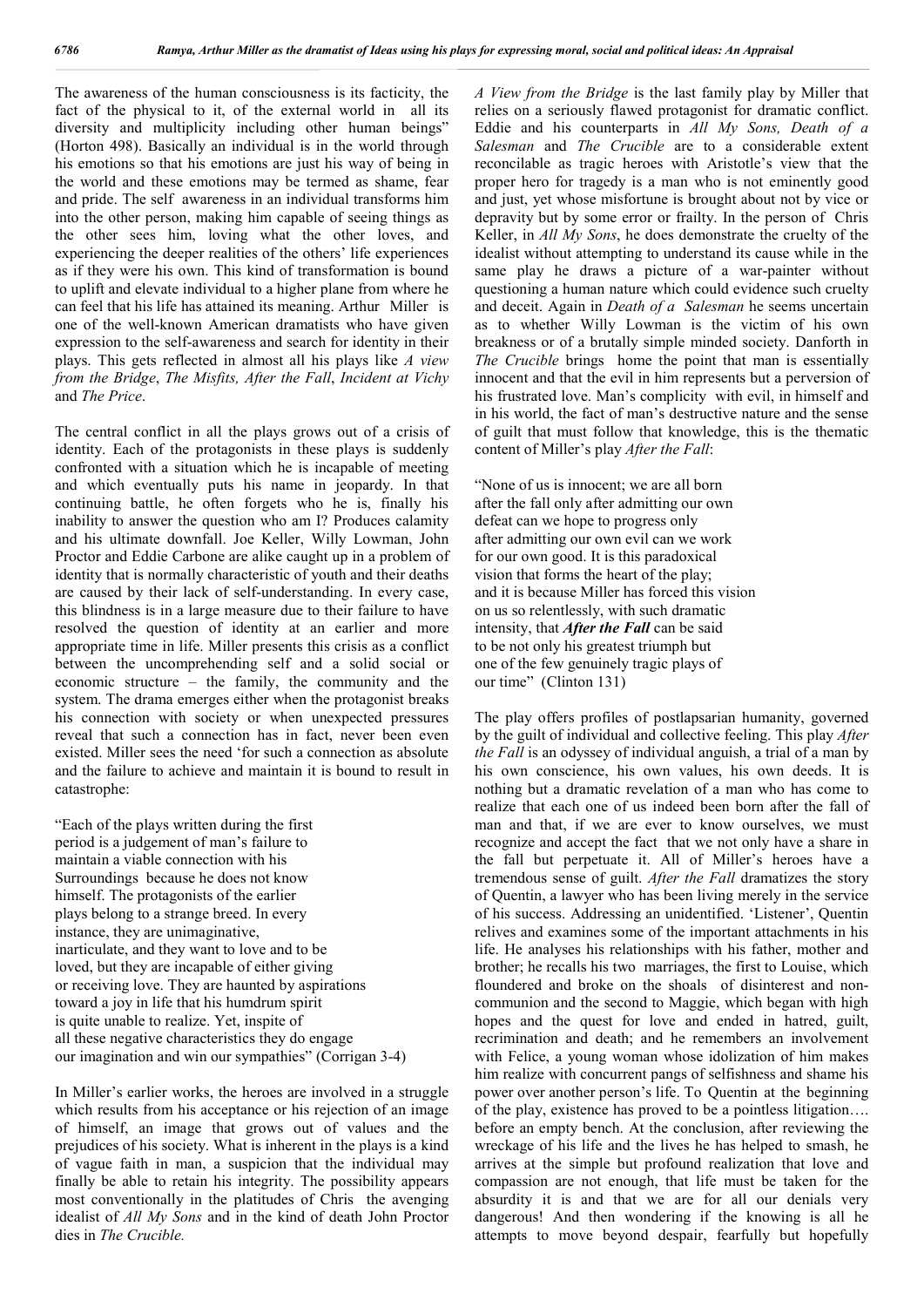reaching out to the woman who waits for me. Quentin's bewilderment concerning the meaning of his life was complicated by the contradictory titles others gave him. On the positive side, his mother saw him as 'a light in the world' and later admirers compared him to 'a grand duke and god'. Negatively, he was called as 'a merciless judge, a fraud, a stranger.' On the whole, Quentin is a man who has fallen from the illusion of grace, the comfortable certainty of purpose. Leafing through the once tightly and handsomely bound casebook of his life, he discovers page after page, of loss, the loss of faith, the loss of love, the loss of innocence and finally the loss of identity:

"I've lost the sense of some absolute necessity…. It sounds foolish, but I feel …. unblessed …. unfit I begin to look at it, God when I think of what I believed, I want to hide" (After the Fall 22)

Quentin has fallen because he has gradually and increasingly made himself admit what he has seen. He has witnessed the failure and betrayal of love and trust between his parents, he has recognized them in his own marriages and in the lives of his friends and finally he has observed them on a societal and corporate national level, symbolized by the sinister tower of the concentration camp. For Miller, the German concentration camp is the modern equipment of the fall from paradise, after which there can be no innocence. Quentin is moving towards the recognition of communal complicity, of a guilt that everyone shares and that equalizes all accounts. Quentin searches his real self, which is made up of the guilt and finds it when he feels about his reluctance to defend his old friend, Lou. Quentin's experience with Maggie is what convinces him that he and everybody else have it in them to be a killer. This makes up most of the second and concluding part of the play. He had been attracted to her by her loveliness, naivete whimsical vitality and high spirits, making her the opposite of his rather stern and intellectually demanding first wife Louise. What follows is his finding of his real self, the end of his agonizing search for the otherness in him. He pathetic cry reveals his admission of the guilt in him:

"And I am not alone and no man lives who would not rather be the sole survivor of this place than all its finest victims! what is the cure? who can be innocent again on this mountain of skulls? I tell you What I know! my brothers died here (He looks from the tower down at the fallen Maggie) – but my brothers built this place; our hearts have cut these stones! And what's the cure? … No not love! I loved them all, all! And gave them willingly the failure and to death that I might live, as they gave me and gave each other, with a word, a look, a trick, a truth, a lie – and all – in love"  $(ATE 113)$ 

Quentin's guilt about his second wife becomes the proof of his guilt and everybody's guilt. *After the Fall* juxtaposes a man's agonizing confrontation of the heart of darkness in himself and in humanity with the tenuous and illogical hope that springs not from the evasion of knowledge but from its acceptance:

"Like the protagonist of Dante's Inferno,

Quentin has found himself in the middle of the journey of his life, in a dark wood where the straightway was lost and in the subsequent search for the way out, has come to understand his complexity in that darkness, a complicity in that darkness, a complicity centred in the phenomenon of separateness which he could hardly acknowledge in the early part of the play. His separateness however cannot wholly eradicate the fact that he still lives in a world of other men, in which choice and responsibility are implied" (Nelson 269)

Within the context of inherent guilt and communal responsibility, Quentin acknowledges that we are all separate people, bound by choice:

"Quentin's final vision accommodates guilt as a given human nature, responsibility as a necessity of human experience and love as the guarantee of hope" (P 270)

Through the contemplation of his past, Quentin comes to believe that he has felt in his own mind the impulse to genuine evil and that he has come to understand the nature of universal human guilt. Miller has acknowledged a debt to Albert Camus. He undoubtedly sees the union of Quentin and Holga as the commencement of a lonely existential quest for man's moral stability and redemption through an awareness of his complicity with Cain:

"If they and all people undertake the journey with hope, courage, love and forgiveness, there is just a chance that we may transcend mere survival within a scheme of mutual destruction" (Stanton 172)

*Incident at Vichy* is an exciting drama of clash of ideas which emerges and lifts the play out of the post-second world war problems to a universal theme of humanity. Miller explores man's relationship to justice and injustice, guilt and responsibility, separateness and commitment in a world irretrievably east of Eden:

"The play is also about today according to Arthur Miller. It concerns the question of insight, of seeing in oneself the otherness the capacity for collaboration with the evil one condemns. It is a question that exists for all of us" (Wager 13)

The play, of course, repeats Miller's usual theme of selfknowledge under the pressure of forces both temperamental and environmental. In *All My Sons*, the self-awareness of evil impels Joekeller to commit suicide. The suicide of Willy Lowman is the expression of tragic helplessness in Willy which transcends the limitation of material success. John Proctor's heroic resistance to the social evil becomes convincing only in the historical context of the play. The agonizing awareness of the evil in Quentin in *After the Fall* is too passive to save Maggie. The freshness of *Incident of Vichy* consists in the play's capacity to transform the sense of guilt into responsibility. Miller's existential concerns are clearly delineated in Vichy. The play though existentialist in theme, is